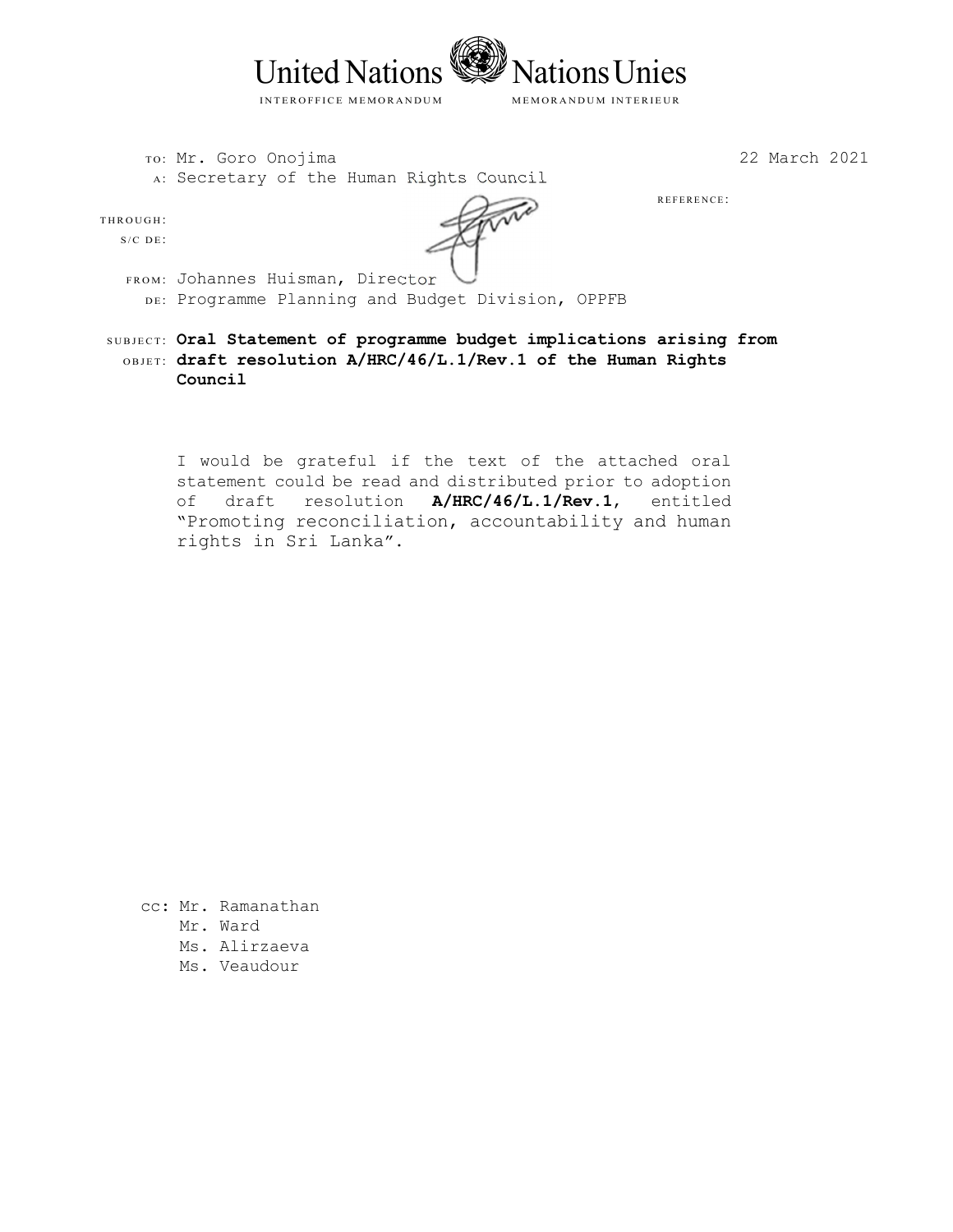| ORAL STATEMENT BY THE SECRETARIAT IN CONNECTION WITH DRAFT     |  |                    |  |           |  |           |
|----------------------------------------------------------------|--|--------------------|--|-----------|--|-----------|
| RESOLUTION                                                     |  | A/HRC/46/L.1/REV.1 |  | ENTITIED. |  | "PROMTING |
| RECONCILIATION, ACCOUNTABILITY AND HUMAN RIGHTS IN SRI LANKA". |  |                    |  |           |  |           |

1. This statement is made in accordance with rule 153 of the Rules of procedure of the General Assembly.

2. Under the terms of operative paragraphs 6 and 16 of draft resolution A/HRC/46/L.1/Rev.1, the Human Rights Council would:

(a) Recognize the importance of preserving and analysing evidence relating to violations and abuses of human rights and related crimes in Sri Lanka with a view to advancing accountability, and decide to strengthen in this regard the capacity of the Office of the High Commissioner to collect, consolidate, analyse and preserve information and evidence and to develop possible strategies for future accountability processes for gross violations of human rights or serious violations of international humanitarian law in Sri Lanka, to advocate for victims and survivors, and to support relevant judicial and other proceedings, including in Member States with competent jurisdiction; and

(b) Request the Office of the High Commissioner to enhance its monitoring and reporting on the situation of human rights in Sri Lanka, including on progress in reconciliation and accountability and to present an oral update to the Human Rights Council at its forty-eighth session as well as a written update at its forty-ninth session and a comprehensive report that includes further options for advancing accountability, at its fifty-first session, both to be discussed in the context of an interactive dialogue.

3. In order to implement the requests contained in the draft resolution, the following activities and one-time resources would be required in 2021 and 2022:

(a) General temporary assistance based in Geneva to strengthen OHCHR's capacity to collect, consolidate, analyse and preserve information and evidence and to develop possible strategies for future accountability processes for gross violations of human rights or serious violations of international humanitarian law in Sri Lanka, to advocate for victims and survivors, and to support relevant judicial and other proceedings including in Member States with competent jurisdiction, as follows:

 **One Senior Legal Advisor at P-5 level** (3 months in 2021 and 9 months in 2022) with experience in international criminal justice and/or criminal investigations and prosecutions to coordinate the team and oversee an information and evidence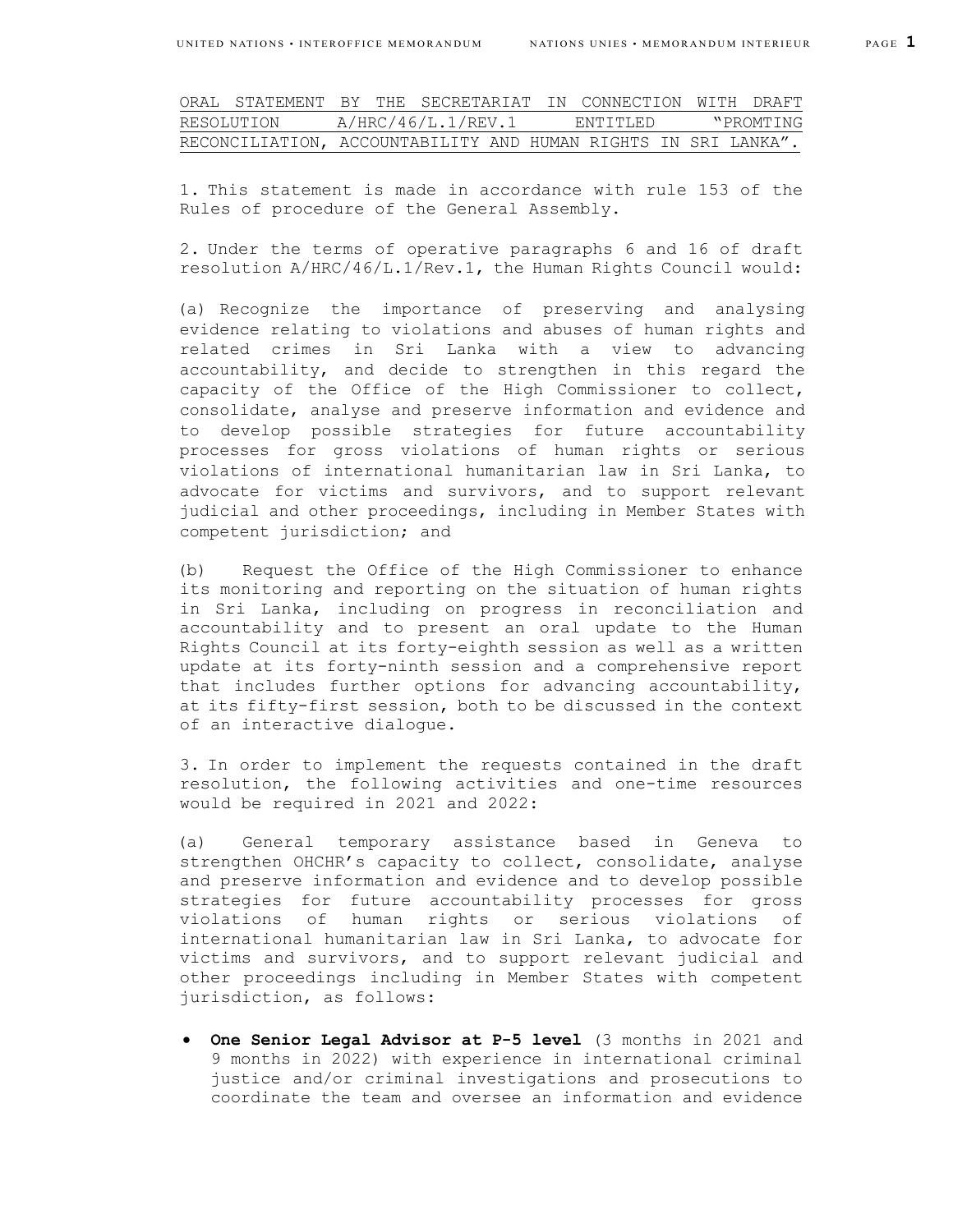collection strategy; the development of a central repository to consolidate, preserve and analyse information and evidence; coordinate the processes of reviewing and sharing of information with national authorities for universal jurisdiction and extraterritorial jurisdiction cases and other accountability purposes in line with relevant United Nations guidelines; develop accountability strategies and engage with accountability mechanisms including specialized investigators, prosecutors, judges, and other legal practitioners both for information sharing purposes, to promote accountability and advise on the development of accountability strategies; and liaise with other parts of OHCHR, other independent mechanisms and the UN system to ensure a coordinated approach;

- **One Legal Advisor at P-4 level** (3 months in 2021 and 9 months in 2022) with experience in criminal investigations and prosecutions, responsible for the creation and development of a central repository to consolidate, preserve and consolidate information and evidence in line with international standards, ensuring an uninterrupted chain of custody; carry out the legal analysis of such information with an aim to identify gaps and additional information and evidence necessary to meet relevant legal thresholds; supporting the other legal officers in the implementation of the information and evidence gathering strategy; and contribute to the High Commissioner's updates and reports;
- **One Legal Advisor at P-4 level** (3 months in 2021 and 9 months in 2022), with experience in criminal investigations and prosecutions and experience of military or security sector issues, law enforcement or related fields to lead the information and evidence collection strategy by working with the other legal officers in carrying out the legal analysis of information, notably pertaining to violations of international humanitarian law and international human rights law, and develop specific lines of inquiry, and guide the collection of information and evidence accordingly;
- **Two Analysts at P-3 level** (3 months in 2021 and 9 months in 2022)) to assist in the creation and development of a central information and evidence repository; manage, cross-check and analyse the information and evidence collected in cooperation with the legal officers; and contribute to updates and reports by the High Commissioner;
- **Two Investigators/Human Rights Officers at P-3 level** (3 months in 2021 and 9 months in 2022) with a background in international criminal law to research, collect and analyse information and documentation pertaining to serious human rights violations, and international criminal law matters according to the priority lines of inquiry defined by the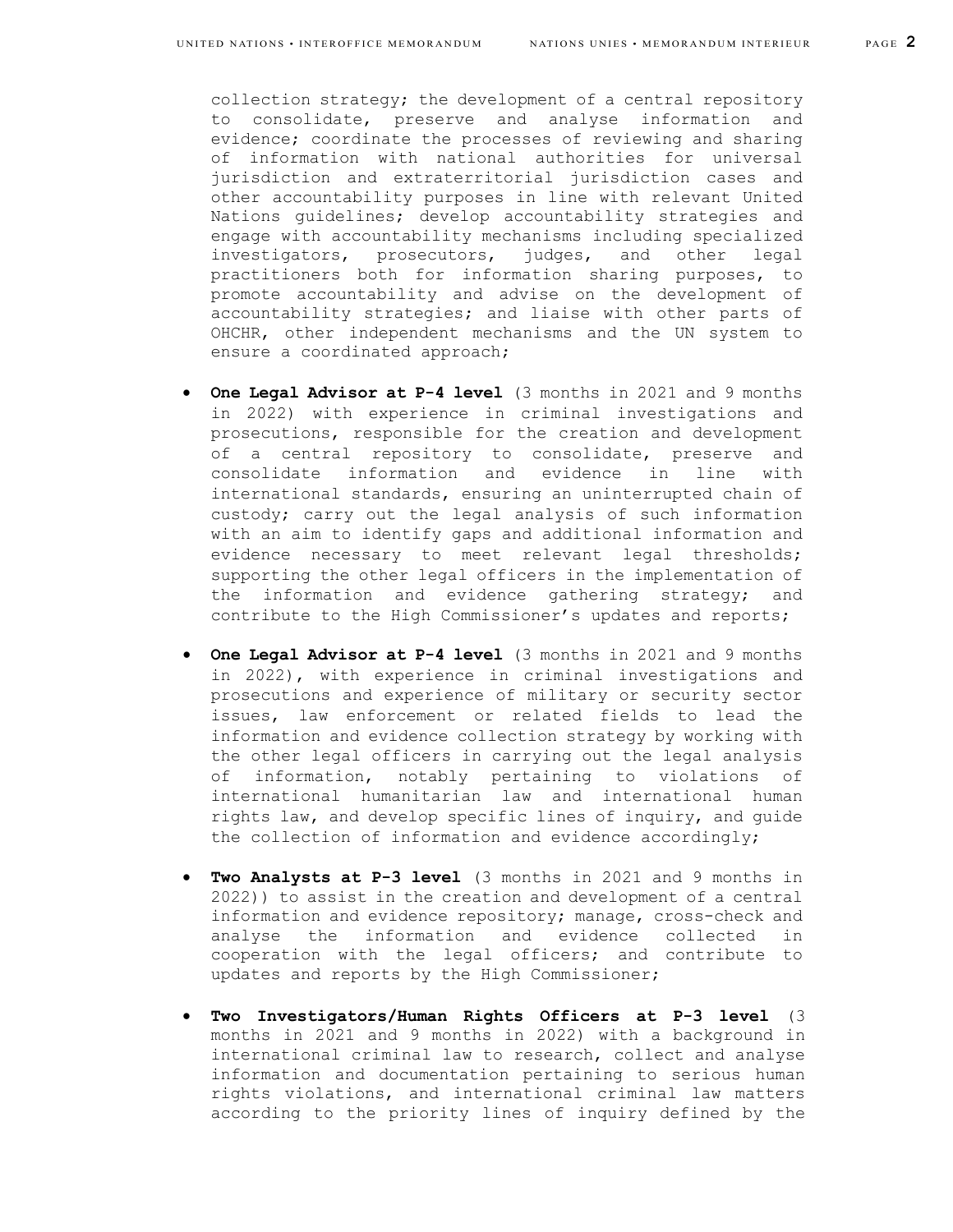team, and under the guidance of the senior legal officer, propose research methods, including gender sensitive approach and tools; conduct interviews with victims and witnesses, to gather information and corroborate allegations of violations of international human rights, or international criminal law; ensure that all measures are taken for the protection of victims and witnesses who will cooperate with the team according to the agreed methodology and respect for the "do no harm principle"; undertake preliminary analysis of information and evidence gathered and draft analytical documents;

- **One Information and Evidence Officer at the P-3 level** (3 months in 2021 and 9 months in 2022), with experience in eDiscovery software, to manage the information and evidence repository, including through ongoing configuration for the specific purposes of the work in furtherance of the mandate, routine data migration and uploading including data entry, data retrieval and analysis, data processing and forensic preservation and analysis of data. The Information and Evidence Officer will liaise in house with legal experts, relevant methodological and support sections, along with the independent mechanisms using the same technology; and further research, analyse and advise on information technology tools for safe and secure information storage, develop principles and methodology for information-gathering and quality control, and ensure the safe preservation of information and evidence collected;
- **Two Juris-Linguists at P-2 level** (3 months in 2021 and 9 months in 2022) in Sinhala and Tamil languages to translate legal documents such as laws, decrees, decisions, rules and regulations, and other documents; translate documents including summary records covering a range of human rights related subjects;
- **One Victim Support Officer at P-3 level** (3 months in 2021 and 9 months in 2022) to provide the requested support and advocacy for victims and survivors**.** The victim support officer will liaise with victims, including women, civil society organisations (CSOs), human rights defenders, including women and children's rights defenders and other relevant actors; advise on victim and witness protection issues; and build capacity among CSOs and victims' organisations on strategies and gender sensitive approach to pursue justice and redress;
- **One Programme Assistant at General Service (Other) level** (3 months in 2021 and 9 months in 2022) to assist with all issues related to logistics, finance and human resources; provide overall administrative assistance in particular to the senior legal advisor and to the team; assist the team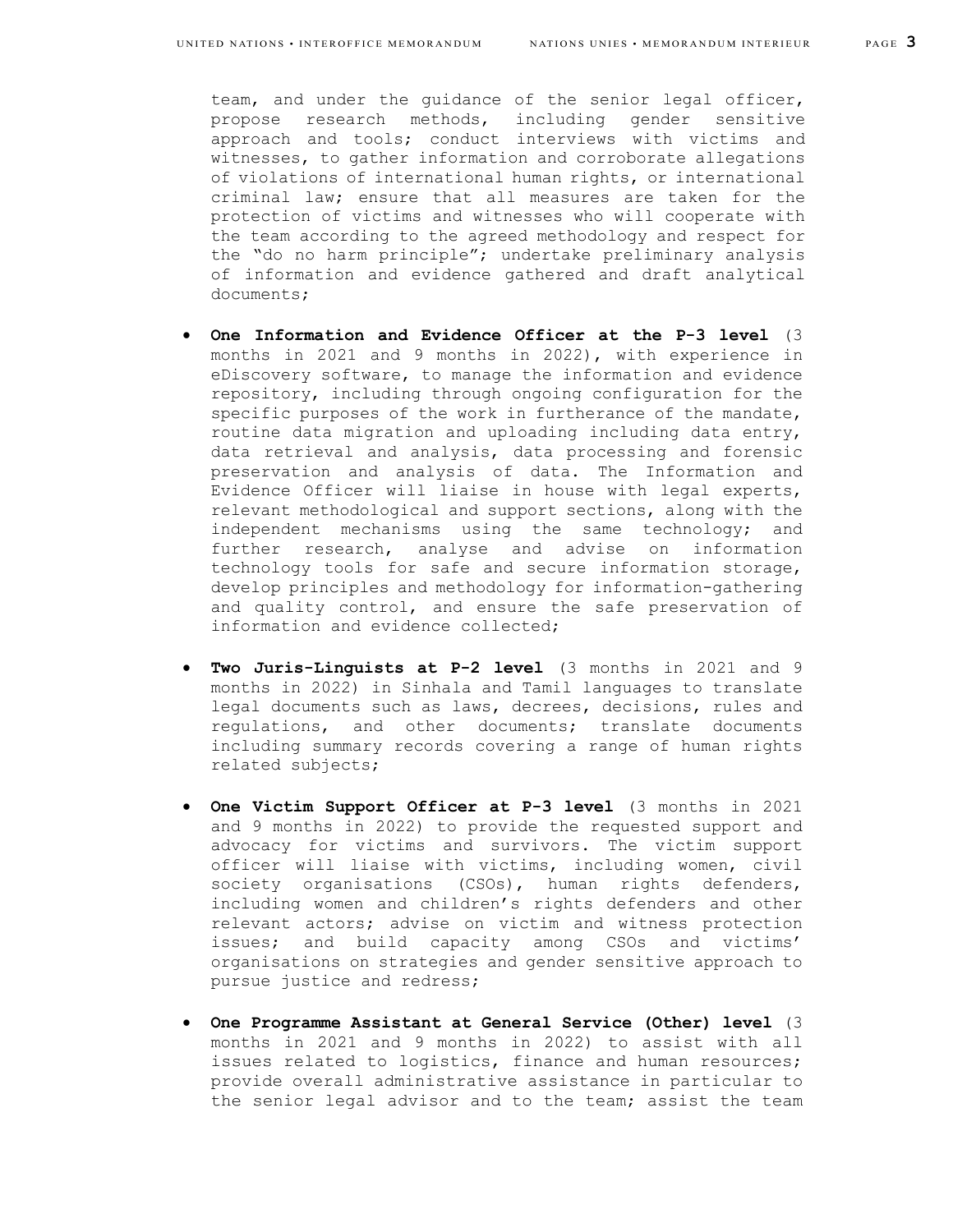for the preparation, conduct and follow up on all awareness raising and fact-finding/collection missions; support the planning and organization of team meetings and high level meetings with affected communities and other relevant stakeholders in Geneva and elsewhere;

(b) General temporary assistance based in Geneva to enhance monitoring and reporting on the situation of human rights in Sri Lanka, including on progress in reconciliation and accountability: **one human rights officer at the P-4 level** (9 months in 2021 and 9 months in 2022) to conduct enhanced monitoring of the human rights situation in Sri Lanka including on progress in reconciliation and accountability and in coordination with legal officers and human rights officers (above); preparing an oral update for the forty-eighth session, drafting a written update for the forty-ninth session and drafting a comprehensive report that includes further options for advancing accountability, for the fifty-first session of the Human Rights Council;

(c) Travel to South Asia for awareness raising and factfinding/information collection (three trips of 5 working days for 3 staff, and one trip of 5 working days for 1 staff);

(d) Commissioning and analysis of satellite images, external translation services, establishment of an information and evidence repository, including user licenses for required software;

(e) General operating costs, including rental, utilities, cleaning services, communication costs;

(f) Office supplies and materials;

(g) Acquisition of office automation equipment, communication equipment, and security and safety equipment;

(h) Travel of witnesses and related meeting expenses; and

(i) Conference services for the translation of two reports, to be presented at the forty-ninth and fifty-first sessions of the Council.

4. The activities referred to above relate to section 2, General Assembly and Economic and Social Council affairs and conference management, and section 24, Human rights, of the programme budget for the years 2021 and 2022.

5. The adoption of the draft resolution would give rise to total requirements of \$2,856,300as follows: